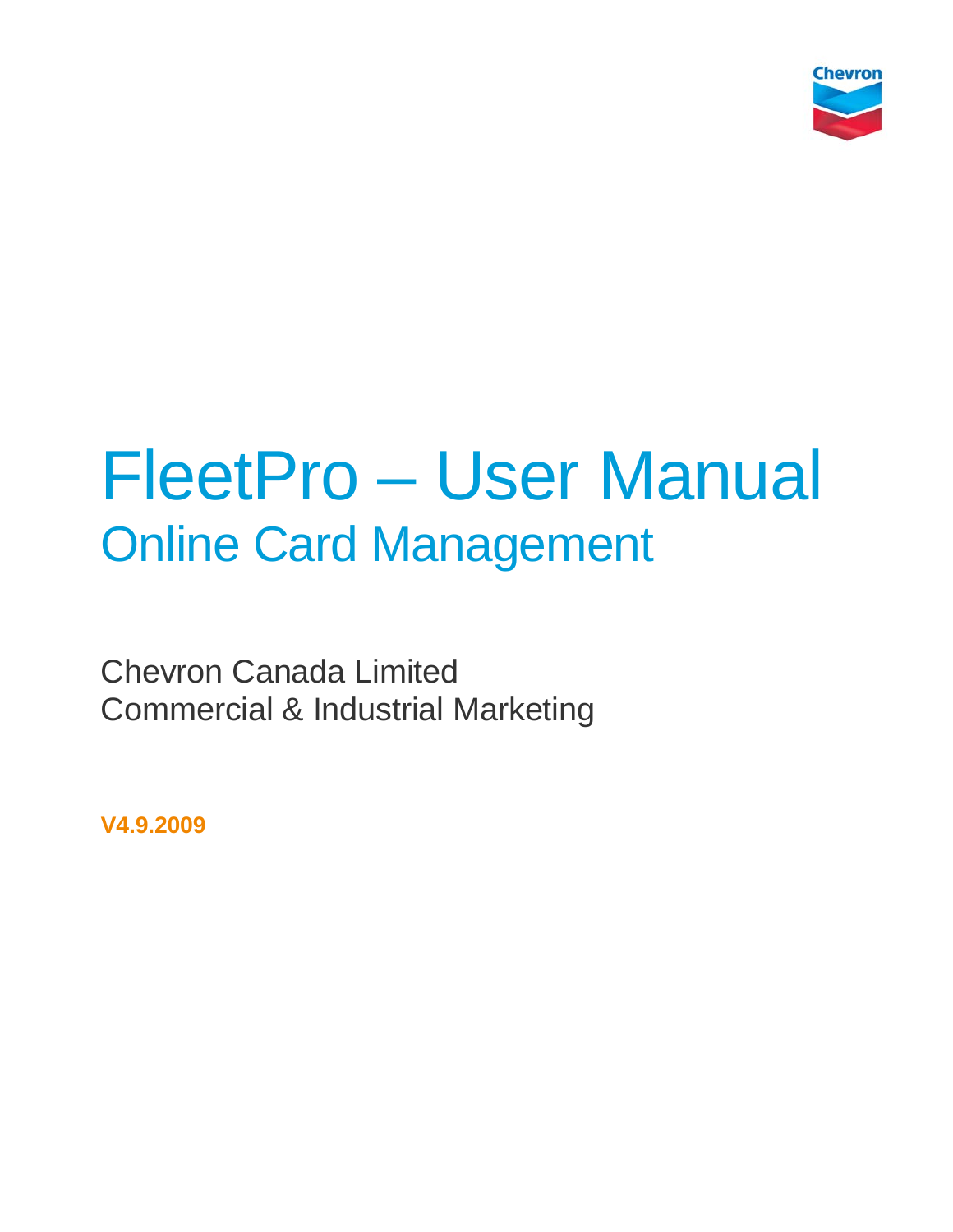# **Table of Contents**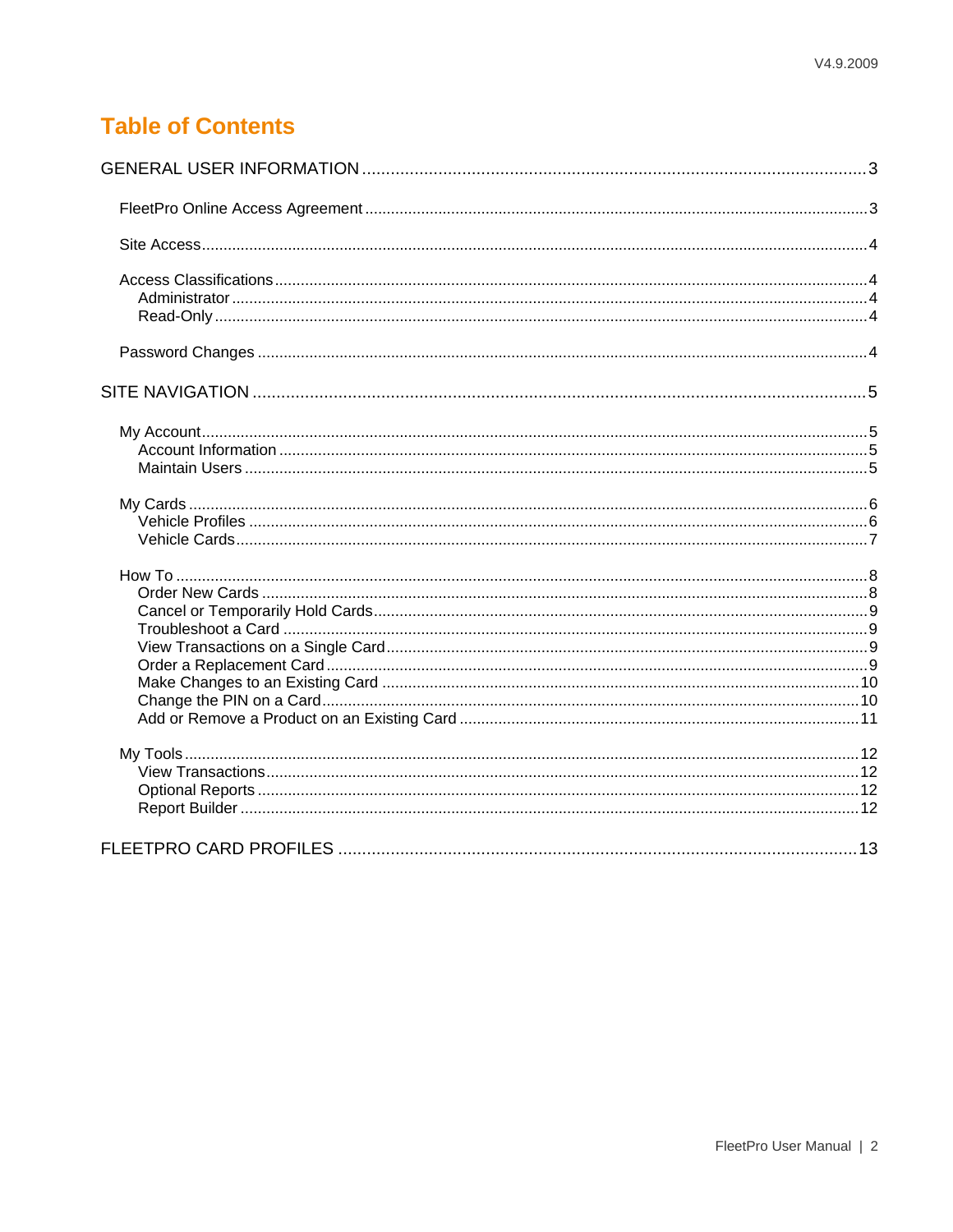# <span id="page-2-0"></span>**General User Information**

# **FleetPro Online Access Agreement**

# **TERMS AND CONDITIONS:**

Access to Chevron Canada Limited's FleetPro cardlock online card management system gives the Customer ("Account Holder") the ability to make changes to their account, including changes to the billing address and phone number, order new cards, make changes to existing cards, lock cards, and view and change sensitive PIN information. The Account Holder is responsible for adhering to the Terms and Conditions contained herein, in addition to adhering to the procedures and requirements of the FleetPro User Manual. Safeguarding sensitive data including PIN information is extremely important and is the responsibility of the Account Holder. Any misuse of the FleetPro online card management system or failure to comply with these Terms and Conditions and FleetPro User Manual by the Account Holder or its employees, agents or contractors is the sole responsibility of the Account Holder.

The Account Holder agrees to indemnify and hold Chevron Canada Limited harmless from and against any and all damages, loss or liability of whatsoever kind and nature that arises from the misuse of the FleetPro online card management system or the failure to follow the requirements or procedures contained in these Terms and Conditions and the FleetPro User Manual, whether by the Account Holder or its employees, agents, contractors or those for whom they are responsible in law.

LOST OR STOLEN CARDS – with access to FleetPro, the Account Holder is responsible for cancelling lost or stolen cards and is liable for all purchases incurred until the card is cancelled by the Account Holder. In the event that the Account Holder cannot access their account online the Account Holder is responsible for notifying Chevron of the lost/stolen card by calling 604-668- 5386 (1-800-331-7353 24 hours.)

Use of the FleetPro online card management system constitutes agreement to and acceptance of these terms and conditions.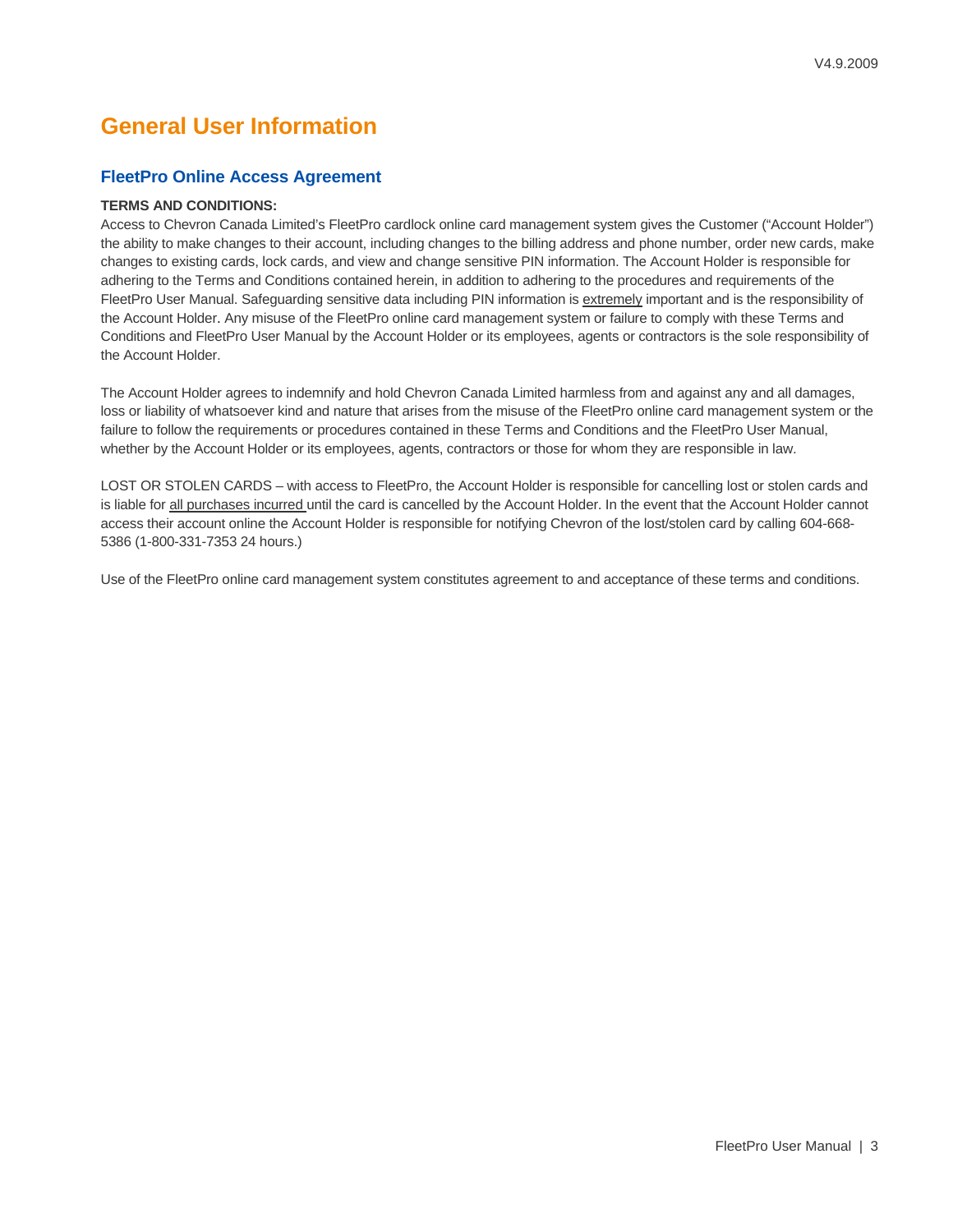# <span id="page-3-0"></span>**Site Access**

Access to FleetPro must be requested in writing by the Account Holder using the Online Access Request Form. Once approved, site access is set-up by Chevron Canada Limited, using an email address provided by you. For Administrator access to FleetPro, it is highly recommended for security purposes that you use a unique email used only by yourself. Once access is set-up, a temporary password will be generated by the FleetPro system and sent to your email address. You are responsible for the security of this password.

Once you have logged in to the site, you will see the following screen, which will give a quick snapshot of your current account usage for the month and the number of US gallons available for you in the month.



# **Access Classifications**

#### **Administrator Access**

Administrator access provides the ability to change account contact information, billing information, order or cancel cards, make changes to existing cards, lock cards, and change PIN information. Account administrators can also provide Read-Only access to other company users. Both levels of access provide sensitive account information, and should be tightly controlled to reduce the potential for card misuse. Chevron strongly recommends at a minimum the following measures to protect sensitive account information:

- Limit FleetPro access to a single Administrator and provide Read-Only access only to necessary users,
- Never share PIN information,
- Never record PIN information on or with cards,
- Ensure sensitive account information on-screen is not visible to others while using FleetPro,
- Do not leave FleetPro logged on while away from the computer,
- Change all FleetPro passwords and log-in information following personnel changes.

#### **Read-Only Access**

Read-Only access allows users to view card settings. Read-Only access also provides the ability to view PIN information. It is the responsibility of the Administrator to ensure account access is controlled in a suitable manner to prevent card misuse.

## **Password Changes**

Click on the "Change Password" link at the top right page to customize your password. The "Site Locator" link will take you to Chevron Canada's cardlock directory. "Contact Us" enables you to send us a message with any questions you may have about your account.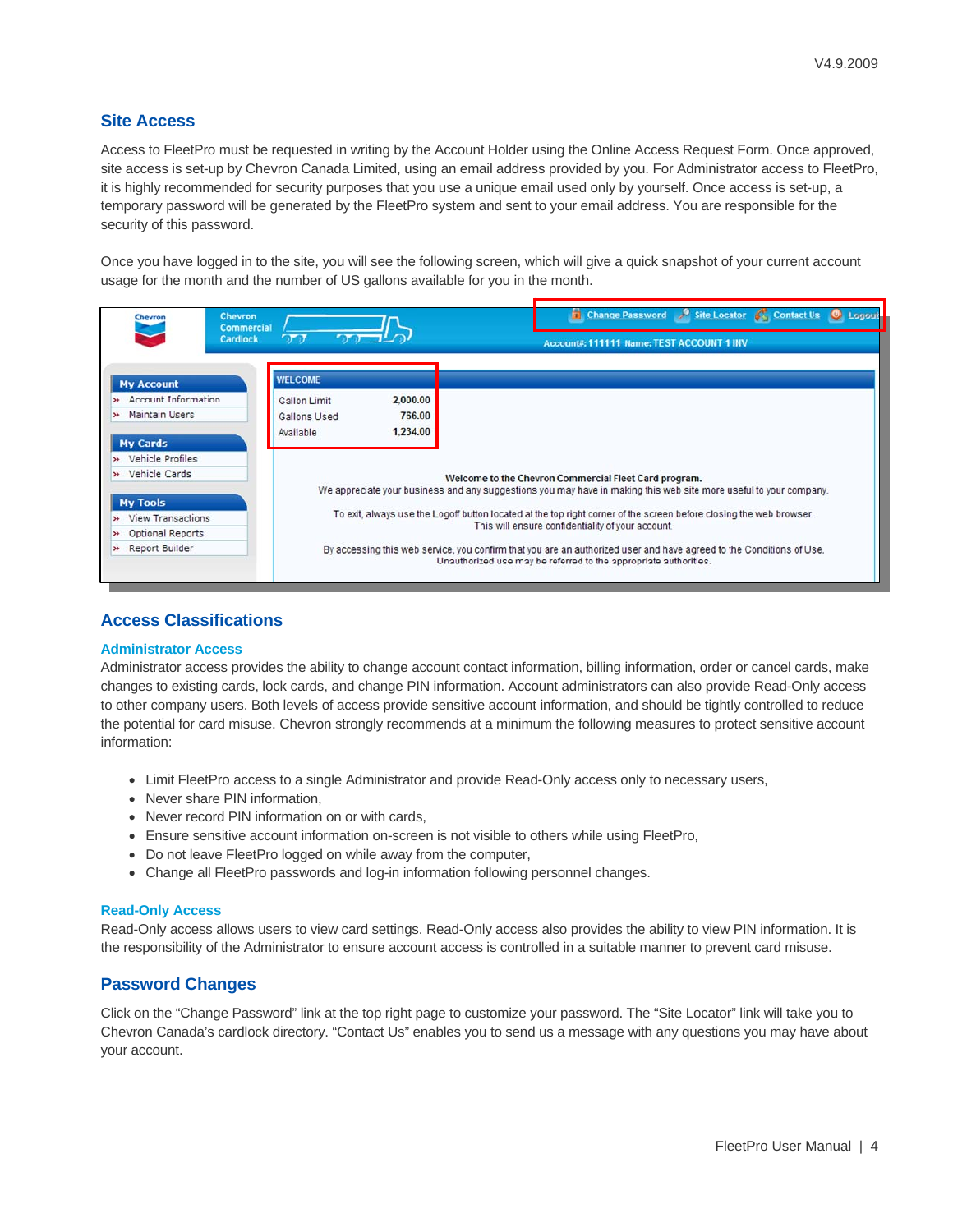# <span id="page-4-0"></span>**Site Navigation**

# **My Account**

#### **Account Information**

Click on this link to see the current volume usage and billing details for your account. With Administrator access, you will also be able to make address and/or phone number changes to your account by using the "Edit" button below your address information.

| Chevron                                                                                                  | <b>Chevron</b><br><b>Commercial</b>              |                                                                            | se.            |                                 |         | Home <b>T</b> Change Password <b>P</b> Site Locator <b>C</b> Contact Us <b>O</b> Loqout |                                 |   |
|----------------------------------------------------------------------------------------------------------|--------------------------------------------------|----------------------------------------------------------------------------|----------------|---------------------------------|---------|-----------------------------------------------------------------------------------------|---------------------------------|---|
|                                                                                                          | $\overline{y}$<br>Cardlock                       | 71 JLO                                                                     |                |                                 |         | Account#: 111111 Name: TEST ACCOUNT 1 INV                                               |                                 |   |
| <b>My Account</b><br>>> Account Information<br><b>Maintain Users</b><br>$\rightarrow$<br><b>My Cards</b> | <b>Gallon Limit</b><br>Gallons Used<br>Available | ACCOUNT SUMMARY (as of 12-18-2008 10:37)<br>2,000.00<br>766.00<br>1,234.00 |                |                                 |         |                                                                                         |                                 |   |
| » Vehicle Profiles<br>Vehicle Cards<br>$\rightarrow$                                                     | <b>ACCOUNT DETAIL</b>                            |                                                                            |                |                                 |         |                                                                                         | <b>View Change History Help</b> |   |
|                                                                                                          |                                                  |                                                                            |                | Account Number: 111111          |         |                                                                                         |                                 |   |
| <b>My Tools</b>                                                                                          | <b>Billing Address</b>                           |                                                                            |                |                                 |         |                                                                                         |                                 |   |
| » View Transactions<br>Optional Reports<br>$\rightarrow$                                                 | Contact:                                         | John Doe                                                                   |                |                                 | Office: | 555-555-5555                                                                            |                                 |   |
| » Report Builder                                                                                         | Company:                                         | <b>TEST ACCOUNT 1 INV</b>                                                  |                |                                 | Cell:   |                                                                                         |                                 |   |
|                                                                                                          | Address Line1:                                   | <b>TEST</b>                                                                |                |                                 | Fax:    |                                                                                         |                                 |   |
|                                                                                                          | Address Line2:                                   | 1500-1050 W Pender                                                         |                |                                 | Email:  | JohnDoe@youremail.com                                                                   |                                 | O |
|                                                                                                          | City/State/Zip:                                  | BC -<br>Vancouver                                                          | <b>V6E 3T4</b> | CAN<br>$\overline{\phantom{m}}$ |         |                                                                                         |                                 |   |
|                                                                                                          | Stmt Method:                                     | None -                                                                     |                |                                 |         |                                                                                         |                                 |   |
|                                                                                                          |                                                  |                                                                            |                | <b>EDIT</b>                     |         |                                                                                         |                                 |   |

#### **Maintain Users**

This section allows set-up of customized FleetPro access for users within your company. Use the "**Add**" button to add new users. Enter the Email ID and name of the new user, and choose the appropriate level of access for the account.

If choosing read-only access for a new user, check the "**View Billing Information**" box, and leave the remaining boxes unchecked.

| <b>EMAIL ID</b><br><b>LAST LOGIN</b><br>✔<br>test@chevron.com<br><b>Test User</b><br>Test User 2<br>test 2@chevron.com<br><b>USER DETAIL</b><br>test@chevron.com<br><b>Test User</b><br>Email Id:<br>Name:<br>(Your Email ID will be your Login ID) |  |             |  |
|-----------------------------------------------------------------------------------------------------------------------------------------------------------------------------------------------------------------------------------------------------|--|-------------|--|
|                                                                                                                                                                                                                                                     |  | <b>NAME</b> |  |
|                                                                                                                                                                                                                                                     |  |             |  |
|                                                                                                                                                                                                                                                     |  |             |  |
|                                                                                                                                                                                                                                                     |  |             |  |
|                                                                                                                                                                                                                                                     |  |             |  |
|                                                                                                                                                                                                                                                     |  |             |  |
| $\overline{\vee}$<br>View Billing Information M Update Privileges M Display Search (not recommended!) M Maintain Users                                                                                                                              |  |             |  |

"**Update Privileges**" allows a user to order and lock cards as well as make address changes.

"**Display Search**" allows a user to sort card and transaction lists in FleetPro by column headings. This feature is not recommended for accounts with less than 20 cards.

"**Maintain Users**" allows a user to add and remove FleetPro access for new and existing users.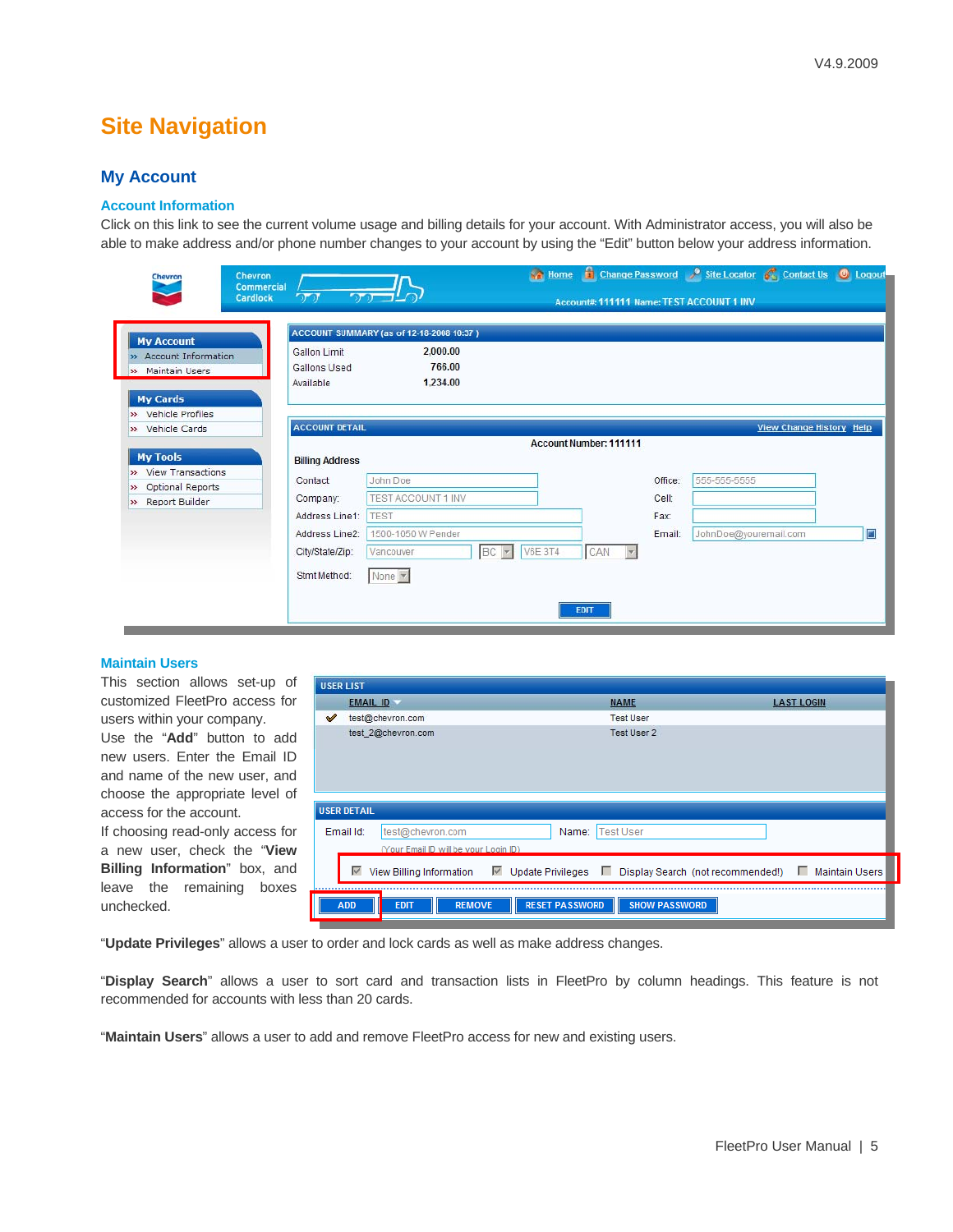# <span id="page-5-0"></span>**My Cards**

#### **Vehicle Profiles**

This section allows you to view the card profiles available on FleetPro. A profile describes all the characteristics of a card, including the products allowed, the gallons per day restrictions, as well as the manual pump prompts that occur at each purchase (such as PIN, Odometer Reading, and Miscellaneous Number). **PIN numbers are a key security feature and are mandatory on all cards**. **The Account Holder is responsible for the security of all PIN information.** On the right side of the page you will see how many cards you have within each of the profiles. Clicking on the "**View Cards**" button at bottom will give you a summary of cards for the profile in Microsoft Excel. Profiles cannot be edited.

Please refer to the end of this document for an easy-to-read summary of profiles available on FleetPro.

Importantly, geographic access and marked fuel access for your cards is maintained by Commercial Account Services. Please call 1-800-331-7353 to update this aspect of your account.



There are 30 Profiles available on FleetPro. A summary and description of each profile is listed at the end of this document.

| <b>VEHICLE PROFILE LIST</b>                  |                         |                |                     | <b>Export to Excel</b> |
|----------------------------------------------|-------------------------|----------------|---------------------|------------------------|
| <b>DESCRIPTIONN</b>                          | <b>TYPE</b>             | <b>PROMPTS</b> | <b>CAN PURCHASE</b> | # OF CARDS             |
| All Fuels, PIN 5 Trx/Day 400<br>$\checkmark$ | CFN Network Card        | PIN            | All Fuels           | 2                      |
| All Fuels, PIN 10 Trx/Day 265                | <b>CFN Network Card</b> | PIN            | All Fuels           | $\overline{2}$         |
| All Fuels, PIN 30 Trx/Day                    | CFN Network Card        | PIN            | All Fuels           | 3                      |
| All Fuels, PIN 5 Trx/Day                     | CFN Network Card        | <b>PIN</b>     | All Fuels           | $\overline{2}$         |
| All Fuels, PIN 5 Trx/Day 265                 | CFN Network Card        | PIN            | All Fuels           | 3                      |
| All Fuels, PIN 5 Trx/Day 150                 | <b>CFN Network Card</b> | PIN            | All Fuels           | 5                      |
| All Fuels, PIN 5 Trx/Day 400                 | CFN Network Card        | PIN            | All Fuels           | 4                      |
| All Fuels, PIN/MISC 5 Trx.                   | CEN Network Card        | PIN & Joh#     | All Fuels           |                        |

|       |      | Type of card this profile represents  | CFN Network Card |    |                |            |
|-------|------|---------------------------------------|------------------|----|----------------|------------|
|       |      | Each time the card is used prompt for | PIN              |    |                |            |
|       |      | Allow the purchase of                 | All Fuels        |    |                |            |
|       |      | Allow transactions on weekdays from   | ANYTIME          | to | 1:00 AM        |            |
|       |      | Allow transactions on weekends from   | ANYTIME          | to | 1:00 AM        |            |
| Allow | 5.   | transactions per day:                 | and do nothing   |    | when more than | occur      |
| Allow | 400  | gallons per transaction:              | and do nothing   |    | when more than | are pumped |
| Allow | 2000 | gallons per week:                     | and do nothing   |    | when more than | are pumped |
| Allow | 0    | gallons per weekend:                  | and do nothing   |    | when more than | are pumped |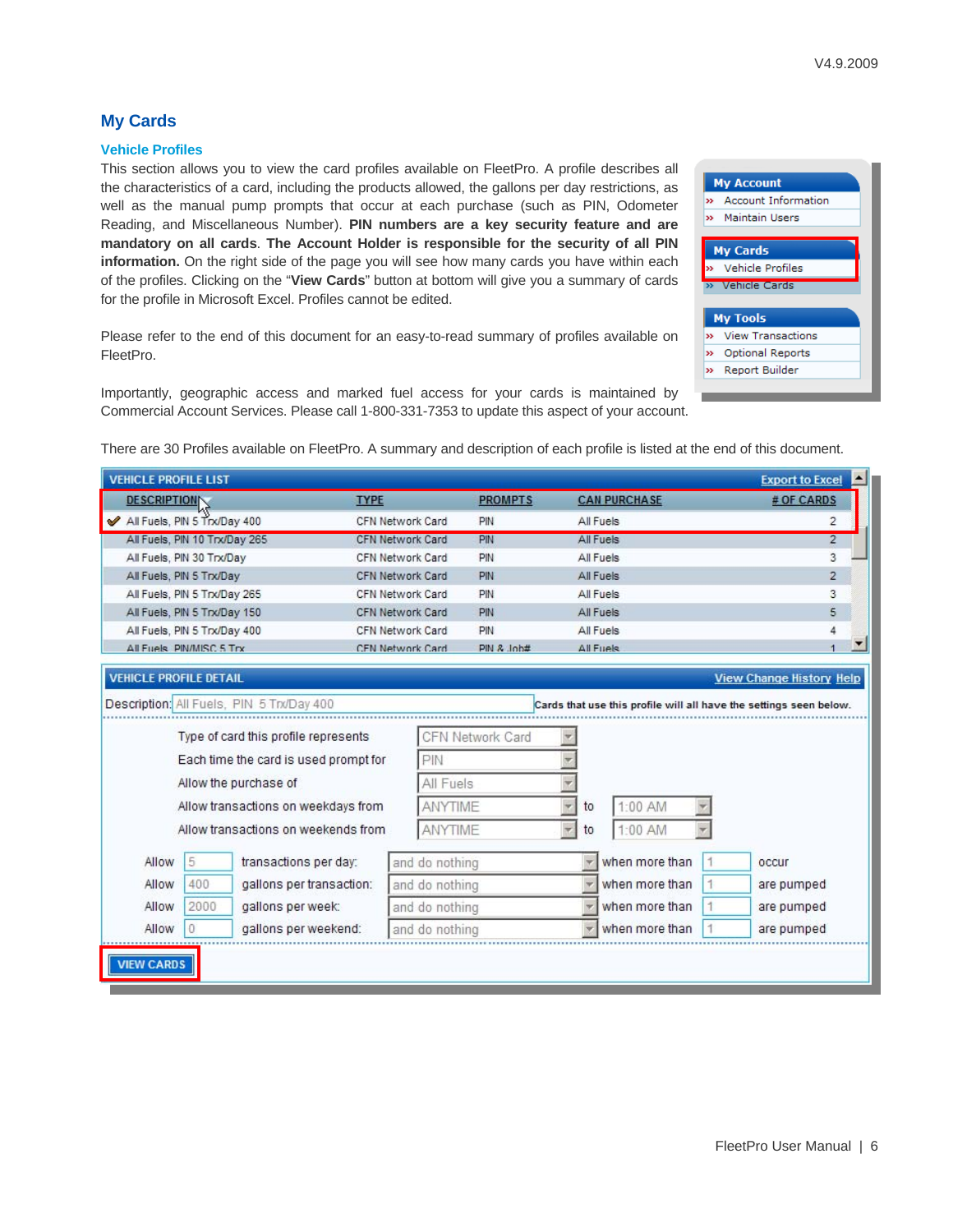#### <span id="page-6-0"></span>**Vehicle Cards**

This screen allows you to view your cards (including PIN numbers & recent transaction information), order new cards, deactivate existing cards, view transaction information, and troubleshoot individual cards.

To view all existing cards, click on the "Search" button on the top right side of the page.

Note that cards can be viewed under 3 sections: "Active", "Inactive", or "All". An individual card can also be searched for by entering the last six digits in the top right field named "Last 6".

As you click on a card in the "Vehicle Card List", at the bottom section of the screen - called "**Vehicle Card Detail**" – you will see the details of that particular card:

| <b>VEHICLE CARD SEARCH</b>               |                                                  |                                       |                     |                               |                           |                          |  |
|------------------------------------------|--------------------------------------------------|---------------------------------------|---------------------|-------------------------------|---------------------------|--------------------------|--|
| Last $6:$ $\parallel$                    | Description:                                     |                                       |                     | Dept: ALL                     |                           | <b>SEARCH</b>            |  |
|                                          |                                                  |                                       |                     |                               |                           |                          |  |
|                                          | <b>VEHICLE CARD LIST</b> Active   Inactive   All |                                       |                     |                               |                           | <b>Export to Excel</b>   |  |
| LAST <sub>6</sub>                        | <b>CARD TYPE</b>                                 | <b>DESCRIPTION</b>                    | <b>PROFILE</b>      |                               | <b>STATUS</b>             | <b>LAST TRAN</b>         |  |
| 092944                                   |                                                  | CFN Network Card Beta Test Aug 5 test |                     | All Fuels, PIN 5 Trx/Day 400  | Active                    |                          |  |
| 925925                                   | CFN Network Card Beta Test June 08               |                                       |                     | All Fuels, PIN 5 Trx/Day 400  | Active                    |                          |  |
| 092942                                   | CFN Network Card Beta Test Aug 5                 |                                       |                     | All Fuels, PIN 10 Trx/Day 265 | Active                    |                          |  |
| 925924                                   | CFN Network Card Beta Test June 08               |                                       |                     | All Fuels, PIN 10 Trx/Day 265 | Active                    |                          |  |
| 092343                                   |                                                  | CFN Network Card Beta Test 07/14/08   |                     | All Fuels, PIN 30 Trx/Day     | Active                    |                          |  |
| 248116                                   | CFN Network Card Test Card v                     |                                       |                     | All Fuels, PIN 30 Trx/Day     | Active                    |                          |  |
| 925931                                   | CFN Network Card Beta Test June 08               |                                       |                     | All Fuels, PIN 30 Trx/Day     | Active                    |                          |  |
|                                          |                                                  |                                       |                     |                               |                           |                          |  |
| <b>VEHICLE CARD DETAIL</b>               |                                                  |                                       |                     |                               |                           | View Change History Help |  |
|                                          |                                                  |                                       |                     |                               |                           |                          |  |
| Profile:                                 | All Fuels, PIN 5 Trx/Day 400                     |                                       |                     | Card Type:                    | <b>CFN Network Card</b>   |                          |  |
|                                          |                                                  |                                       |                     |                               |                           |                          |  |
| <b>Description:</b> Beta Test Aug 5 test |                                                  |                                       |                     | Vehicle:                      |                           |                          |  |
| Department: None                         |                                                  |                                       |                     | Card PIN:                     | œ<br>2222                 |                          |  |
|                                          |                                                  |                                       |                     |                               |                           |                          |  |
| Card Number: 6092944                     |                                                  | Current Status: Active                |                     |                               | Last Tran Date:           |                          |  |
| Card Issued: 08-05-2008                  |                                                  | Last Change:                          | 11-20-2008          |                               | Last Tran Amount:         |                          |  |
|                                          |                                                  |                                       |                     |                               |                           |                          |  |
| Card Expires: 12-31-1999                 |                                                  |                                       |                     |                               | Last Odometer:            |                          |  |
|                                          |                                                  |                                       |                     |                               |                           |                          |  |
| <b>ADD</b>                               | <b>LOCK</b><br><b>EDIT</b>                       | <b>ONE WEEK SNAPSHOT</b>              | <b>TRANSACTIONS</b> |                               | <b>SEND ME A NEW CARD</b> |                          |  |
|                                          |                                                  |                                       |                     |                               |                           |                          |  |

| <b>My Account</b>                        |
|------------------------------------------|
| >> Account Information                   |
| » Maintain Users                         |
|                                          |
| <b>My Cards</b>                          |
| - Vehicle Profiles                       |
| » Vehicle Cards                          |
|                                          |
| <b>My Tools</b>                          |
| <b>View Transactions</b><br>$\mathbf{v}$ |
| Optional Reports<br>$\rightarrow$        |
| Report Builder<br>$\gg$                  |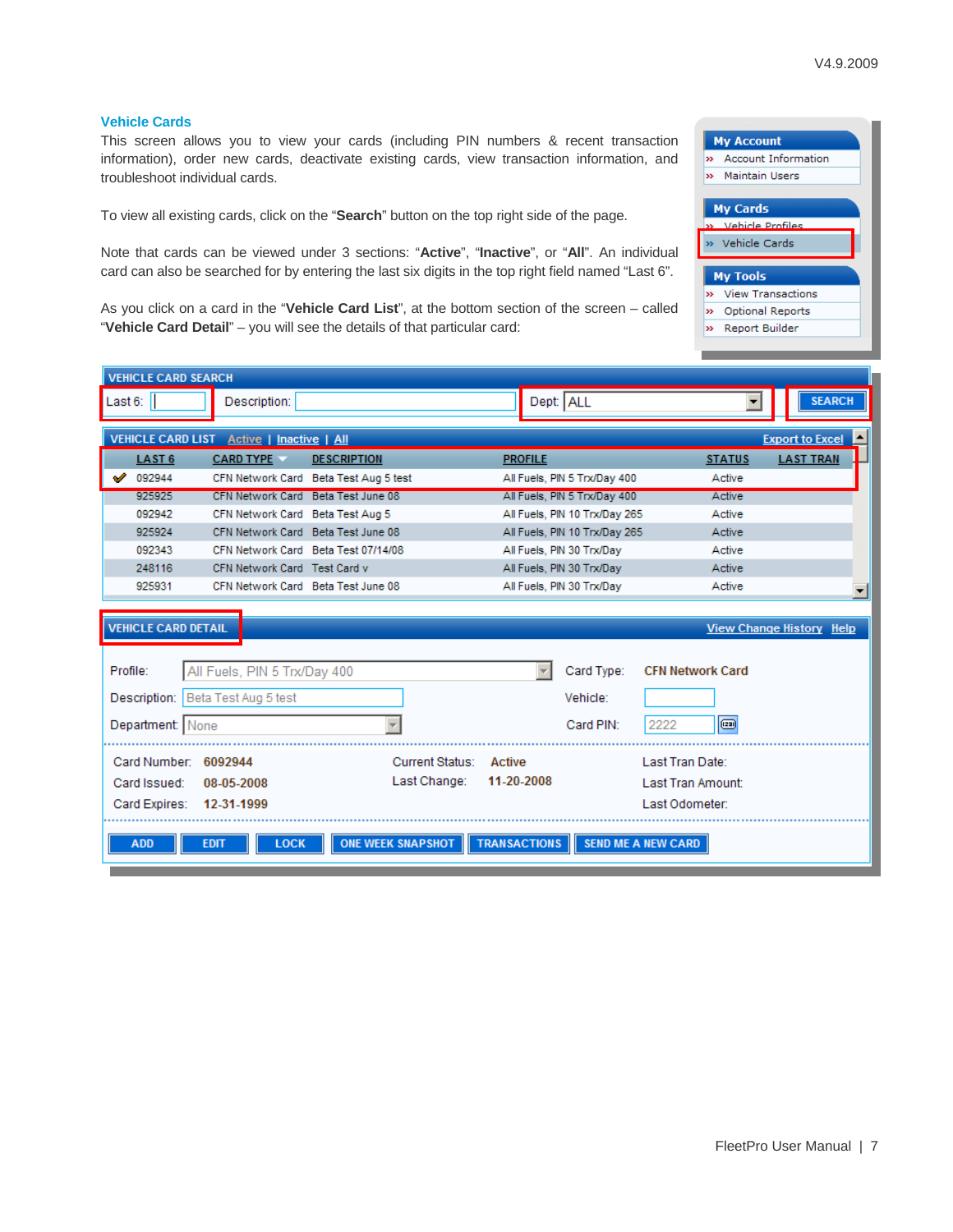# <span id="page-7-0"></span>**How To**

The Vehicle Cards screen allows administrators to perform a variety of card functions:

| <b>VEHICLE CARD DETAIL</b>                            |                                                      |                                                         |                                     | View Change History Help                               |
|-------------------------------------------------------|------------------------------------------------------|---------------------------------------------------------|-------------------------------------|--------------------------------------------------------|
| Profile:<br>Description:<br>Department: None          | All Fuels, PIN 5 Trx/Day 400<br>Beta Test Aug 5 test |                                                         | Card Type:<br>Vehicle:<br>Card PIN: | <b>CFN Network Card</b><br>$\circledcirc$<br>2222      |
| Card Number: 6092944<br>Card Issued:<br>Card Expires: | 08-05-2008<br>12-31-1999                             | Current Status:<br>Active<br>11-20-2008<br>Last Change: |                                     | Last Tran Date:<br>Last Tran Amount:<br>Last Odometer: |
| <b>ADD</b>                                            | <b>LOCK</b><br><b>EDIT</b>                           | <b>TRANSACTIONS</b><br><b>ONE WEEK SNAPSHOT</b>         |                                     | <b>SEND ME A NEW CARD</b>                              |

## **Order New Cards**

Use the "**Add**" button under the "Vehicle Card Detail" section to order new cards for an account.

Use the drop-down box under "**Profile**" to choose the appropriate profile for your new card.

Enter a "**Description**" that will help you to locate or sort the card in the future (a driver's name, for example.)

| <b>VEHICLE CARD DETAIL</b>                    |                                        |                                       | <b>View Chang</b>                                      |
|-----------------------------------------------|----------------------------------------|---------------------------------------|--------------------------------------------------------|
| Profile:<br>Description:<br>Department: None  | All Fuels, PIN 30 Trx/Day<br>▼         | Card Type:<br>Vehicle:<br>"Card PIN": | <b>CFN Network Card</b><br>$\circledcirc$              |
| Card Number:<br>Card Issued:<br>Card Expires: | <b>Current Status:</b><br>Last Change: |                                       | Last Tran Date:<br>Last Tran Amount:<br>Last Odometer: |
| <b>SAVE</b>                                   | <b>CANCEL</b>                          |                                       |                                                        |

The description field will not appear on the card itself. You have the option to enter a 4-digit vehicle number on your new card. This number will appear on your card as well as your cardlock statement. Letters or other characters will not work in the vehicle number field. You can also choose your own 4-digit PIN number. By leaving the field blank, a random PIN will be assigned to you.

Click on "**Save**" to finish ordering your card.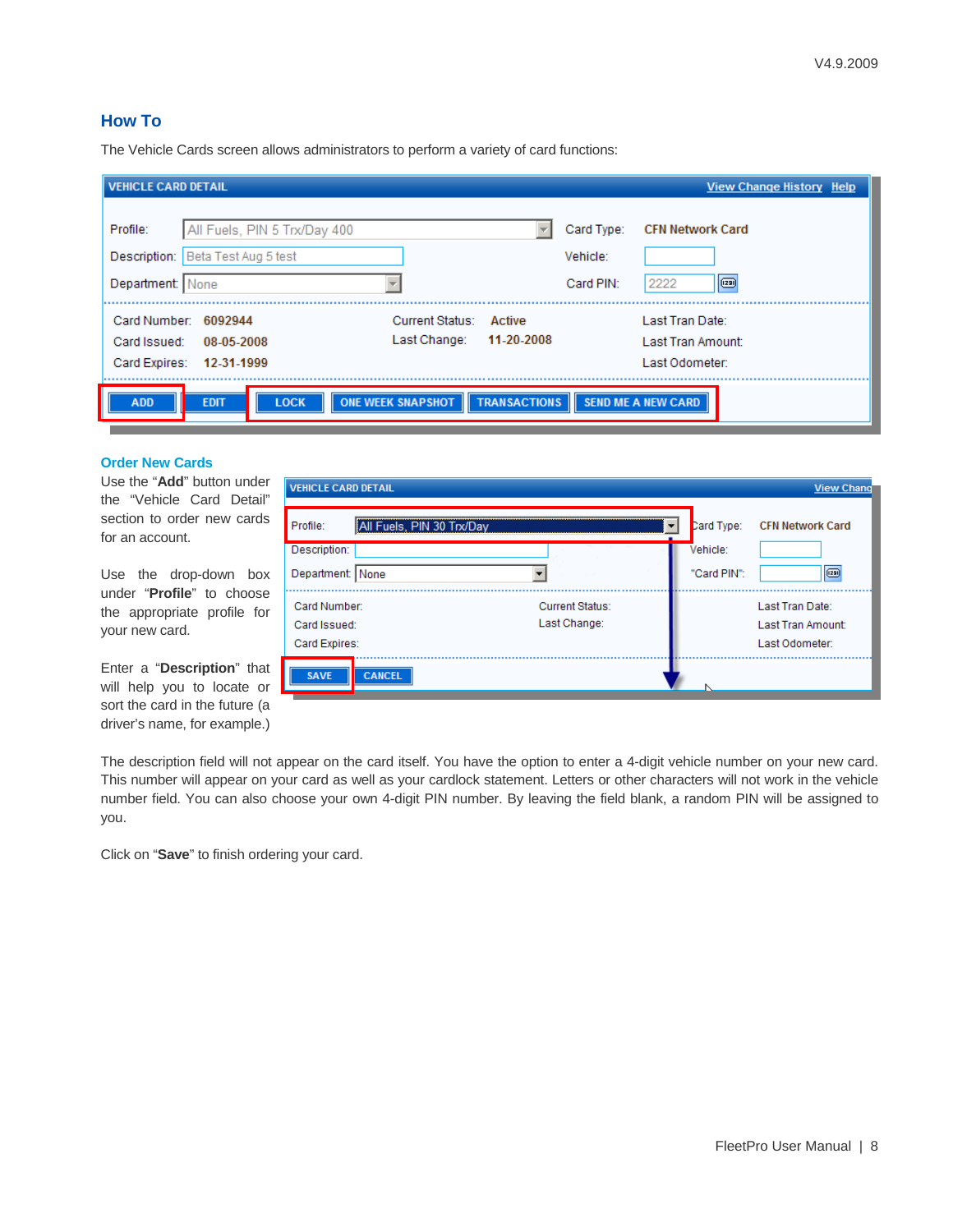## <span id="page-8-0"></span>**Cancel or Temporarily Hold Cards**

Use the "**Lock**" button to deactivate a card.

#### **Troubleshoot a Card**

Use the "**One Week Snapshot**" button to troubleshoot a card. For example, if a card is not being accepted at the pump, click on this button to see the specific reason why:

| Snapshot (08-29-2008 - 09-05-2008) |                  |                  |               |                               |            |                                       |                         |              |             |            |
|------------------------------------|------------------|------------------|---------------|-------------------------------|------------|---------------------------------------|-------------------------|--------------|-------------|------------|
| <b>TRAN DATE</b>                   | <b>TRAN TIME</b> | <b>POST DATE</b> | <b>AMOUNT</b> | <b>AUTHORIZATION RESPONSE</b> | <b>MCC</b> | <b>MERCHANT</b><br><b>DESCRIPTION</b> | <b>IMERCHANT CITY I</b> | <b>STATE</b> | <b>CARD</b> | <b>PIN</b> |
| 2008-09-03                         | 11:56:00         | 2008-09-03       | 19.00         | Auth approved - matched       | 5172       | VANCOUVER - BC                        | <b>VANCOUVER</b>        | <b>BC</b>    | 6093589     | 6093589    |
| 2008-09-03                         | 11:56:00         | 2008-09-03       | 150.00        | 000 approved                  | 5172       | VANCOUVER - BC                        | VANCOUVER               | <b>BC</b>    | 6093589     | 6093589    |
| 2008-09-03                         | 11:58:00         | 2008-09-03       | .00           | Auth approved - matched       | 5172       | VANCOUVER - BC                        | <b>VANCOUVER</b>        | <b>BC</b>    | 6093589     | 6093589    |
| 2008-09-03                         | 11:58:00         | 2008-09-03       | 150.00        | 000 approved                  | 5172       | VANCOUVER - BC                        | <b>VANCOUVER</b>        | <b>BC</b>    | 6093589     | 6093589    |
| 2008-09-03                         | 11:59:00         | 2008-09-03       | .00           | Auth announced matched        | 5172       | VANCOUVER - BC                        | <b>VANCOUVER</b>        | <b>BC</b>    | 6093589     | 6093589    |
| 2008-09-03                         | 11:59:00         | 2008-09-03       | 150.00        | 117 bad pin                   | 5172       | VANCOUVER - BC                        | VANCOUVER               | BC           | 6093589     | 6093589    |

#### **View Transactions on a Single Card**

Use the "**Transactions**" button to check transactions on a specific card for a period of time.

#### **Order a Replacement Card**

By selecting a specific card on the Vehicle Card List and then clicking on the "**Send Me a New Card**" button, FleetPro will deactivate the selected card and order another card with an identical profile and PIN to replace it.

# **NOTE: ALL TIME STAMPS AND TRANSACTION TIME DETAILS ARE LISTED IN CENTRAL MOUNTAIN TIME (CMT) IN FLEETPRO.**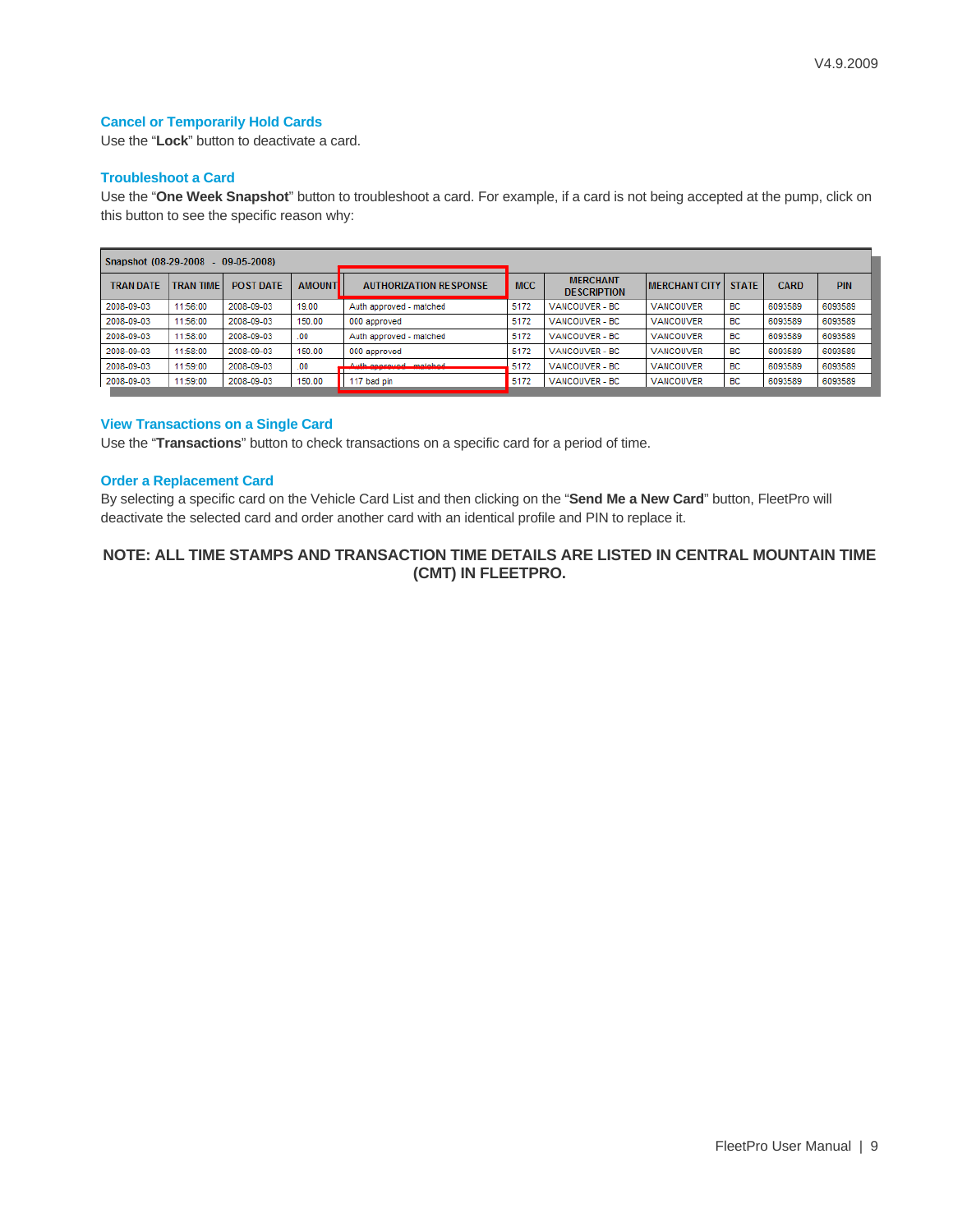#### <span id="page-9-0"></span>**Make Changes to an Existing Card**

FleetPro also allows a user to change the parameters of existing cards, within certain parameters. Allowable changes include:

- Changing a PIN number on a card.
- Adding or removing a product on card (adding Gas to a Diesel Only card, for example)
- Aspects which **cannot** be changed include:
	- Changing or adding a vehicle number on a card.
	- Changing the fuelling prompt on a card (Miscellaneous or Odometer prompts, for example).
	- Changing the geographic access area for a card this change can only be made by Commercial Account Services.
	- Adding marked fuel access to a card (can only be added by Commercial Account Services).

#### **Change the PIN on a Card**

Under MyCards>Vehicle Cards, find the card that you would like to change by entering the last 6 numbers of the card number in the "Last 6" field, or simply click the "Search' button to scroll through all existing cards and click on the card:

| <b>INFHICLE CAPD SEARCH</b>    |                                           |                                           |                          |                           |                          |
|--------------------------------|-------------------------------------------|-------------------------------------------|--------------------------|---------------------------|--------------------------|
| Last 6:                        | Description:                              |                                           | Dept: ALL                | $\blacktriangledown$      | <b>SEARCH</b>            |
|                                |                                           |                                           |                          |                           |                          |
|                                | VEHICLE CARD LIST Active   Inactive   All |                                           |                          |                           | <b>Export to Excel</b>   |
| LAST <sub>6</sub>              | <b>CARD TYPE</b>                          | <b>DESCRIPTION</b>                        | <b>PROFILE</b>           | <b>STATUS</b>             | <b>LAST TRAN</b>         |
| 248692                         | CFN Network Card Beta Test 11/20/08       |                                           | Gas, PIN 5 Trx           | Active                    |                          |
| 925957                         | CFN Network Card Beta Test June 08        |                                           | Gas, PIN 5 Trx           | Active                    |                          |
| 925959<br>s                    | ah, CFN Network Card Beta Test June 08    |                                           | Gas, PIN/MISC 5 Trx      | Active                    |                          |
| 092743                         | CFN Network Card Beta Test 07/29          |                                           | Gas, PIN/MISC/ODOM 5 Trx | Active                    |                          |
| 925958                         | CFN Network Card Beta Test June 08        |                                           | Gas, PIN/MISC/ODOM 5 Trx | Active                    |                          |
| 925962                         |                                           | CFN Network Card Beta Test June 08 - test | Gas, PIN/ODOM 5 Trx      | Active                    |                          |
| 926131                         | CFN Network Card Beta Test June 6         |                                           | Gas, PIN/ODOM 5 Trx      | Active                    |                          |
|                                |                                           |                                           |                          |                           |                          |
| <b>VEHICLE CARD DETAIL</b>     |                                           |                                           |                          |                           | View Change History Help |
|                                |                                           |                                           |                          |                           |                          |
|                                |                                           |                                           |                          |                           |                          |
| Profile:                       | Gas, PIN/MISC 5 Trx                       |                                           | Card Type:               | <b>CFN Network Card</b>   |                          |
| Description: Beta Test June 08 |                                           |                                           | Vehicle:                 | 5581                      |                          |
|                                |                                           |                                           |                          |                           |                          |
| Department: None               |                                           |                                           | Card PIN:                | $\circledcirc$<br>7806    |                          |
| Card Number: 5925959           |                                           | Current Status: Active                    |                          | Last Tran Date:           |                          |
|                                |                                           | Last Change:                              | 09-03-2008               |                           |                          |
| Card Issued:                   | 06-02-2008                                |                                           |                          | <b>Last Tran Amount:</b>  |                          |
| Card Expires:                  |                                           |                                           |                          | Last Odometer:            |                          |
| <b>ADD</b>                     | <b>LOCK</b><br><b>EDIT</b>                | <b>ONE WEEK SNAPSHOT</b>                  | <b>TRANSACTIONS</b>      | <b>SEND ME A NEW CARD</b> |                          |

Click on the "**Edit**" button and change the "**Card PIN**" field to your new 4-digit PIN, then click "**Save**".

| <b>VEHICLE CARD DETAIL</b><br>ЪŅ                                                           |                                        |                      |                                     | View Change History Help                                      |  |
|--------------------------------------------------------------------------------------------|----------------------------------------|----------------------|-------------------------------------|---------------------------------------------------------------|--|
| Gas, PIN/MISC 5 Trx<br>Profile:<br>Beta Test June 08<br>Description:  <br>Department: None |                                        |                      | Card Type:<br>Vehicle:<br>Card PIN: | <b>CFN Network Card</b><br>5581<br>œ<br>2222                  |  |
| Card Number: 5925959<br>Card Issued:<br>06-02-2008<br>Card Expires:                        | <b>Current Status:</b><br>Last Change: | Active<br>09-03-2008 |                                     | Last Tran Date:<br><b>Last Tran Amount:</b><br>Last Odometer: |  |
| <b>CANCEL</b><br><b>SAVE</b>                                                               |                                        |                      |                                     |                                                               |  |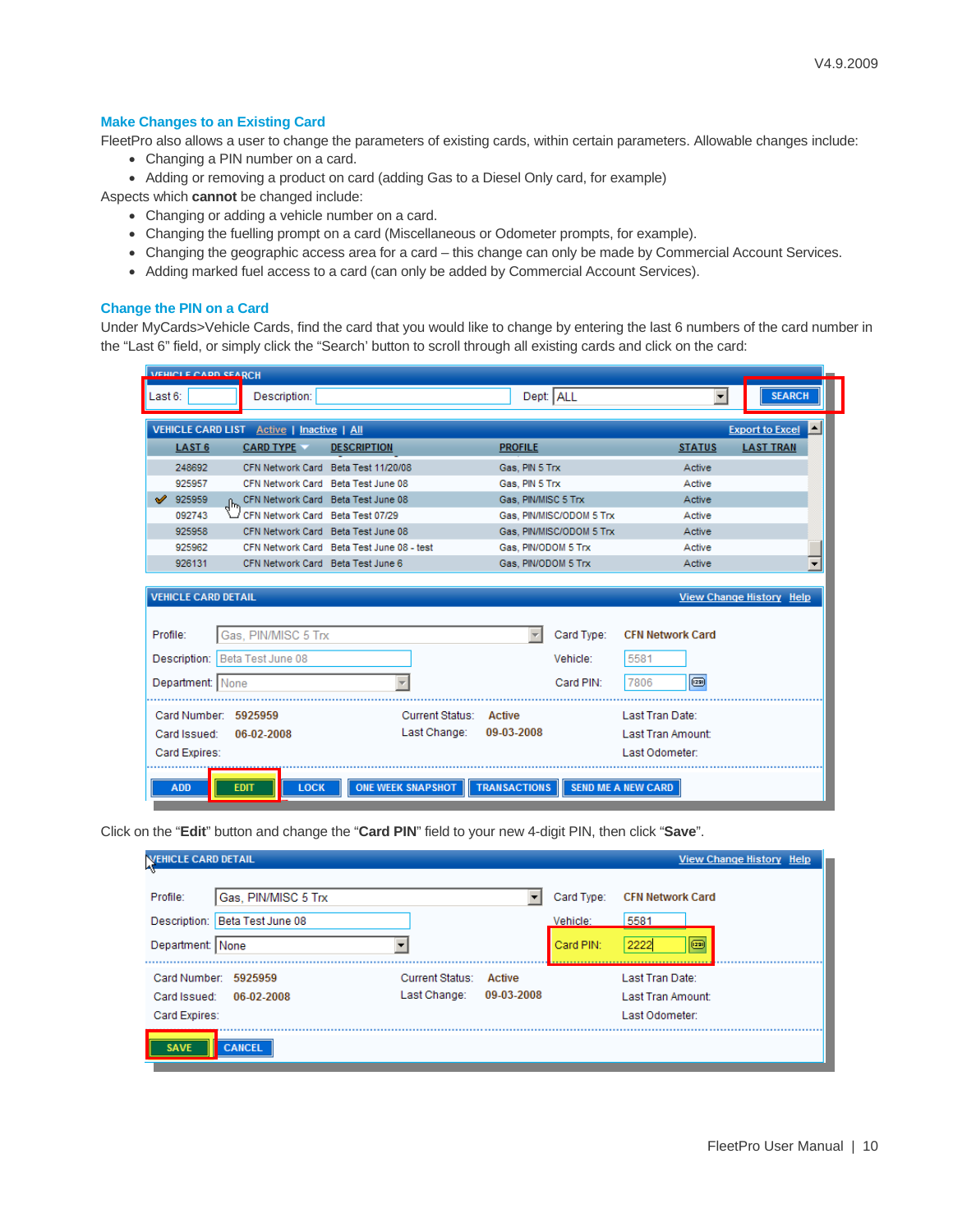#### <span id="page-10-0"></span>**Add or Remove a Product on an Existing Card**

Select the card as outlined above, then click on the "**Edit**" field.

Click on the drop-down arrow under "**Profile**", and select an alternate Profile, then click "**Save**". Only alternate profiles with the same pump prompts (Miscellaneous or Odometer prompts, for example) will be available.

| <b>VEHICLE CARD DETAIL</b><br>View Change History Help |                                                               |            |                         |  |  |  |
|--------------------------------------------------------|---------------------------------------------------------------|------------|-------------------------|--|--|--|
|                                                        |                                                               |            |                         |  |  |  |
| Profile:                                               | Gas, PIN/MISC 5 Trx                                           | Card Type: | <b>CFN Network Card</b> |  |  |  |
| Description:                                           | All Fuels, PIN/MISC 5 Trx<br>All Fuels, PIN/MISC 5 Trx 265    | Vehicle:   | 5581                    |  |  |  |
| Department                                             | Diesel, PIN & MISC 5 Trx<br>Diesel, PIN & MISC 10 Trx 265     | Card PIN:  | $\circ$<br>2222         |  |  |  |
|                                                        | Card NumberDiesel, PIN/MISC 5 Trx 265                         |            | Last Tran Date:         |  |  |  |
|                                                        | Diesel, PIN/MISC 5 Trx 400<br>Card Issued Gas, PIN/MISC 5 Trx |            | Last Tran Amount:       |  |  |  |
| Card Expires:                                          |                                                               |            | Last Odometer:          |  |  |  |
| <b>SAVE</b>                                            | <b>CANCEL</b>                                                 |            |                         |  |  |  |

**Changes to cards take approximately 15 minutes to take effect.**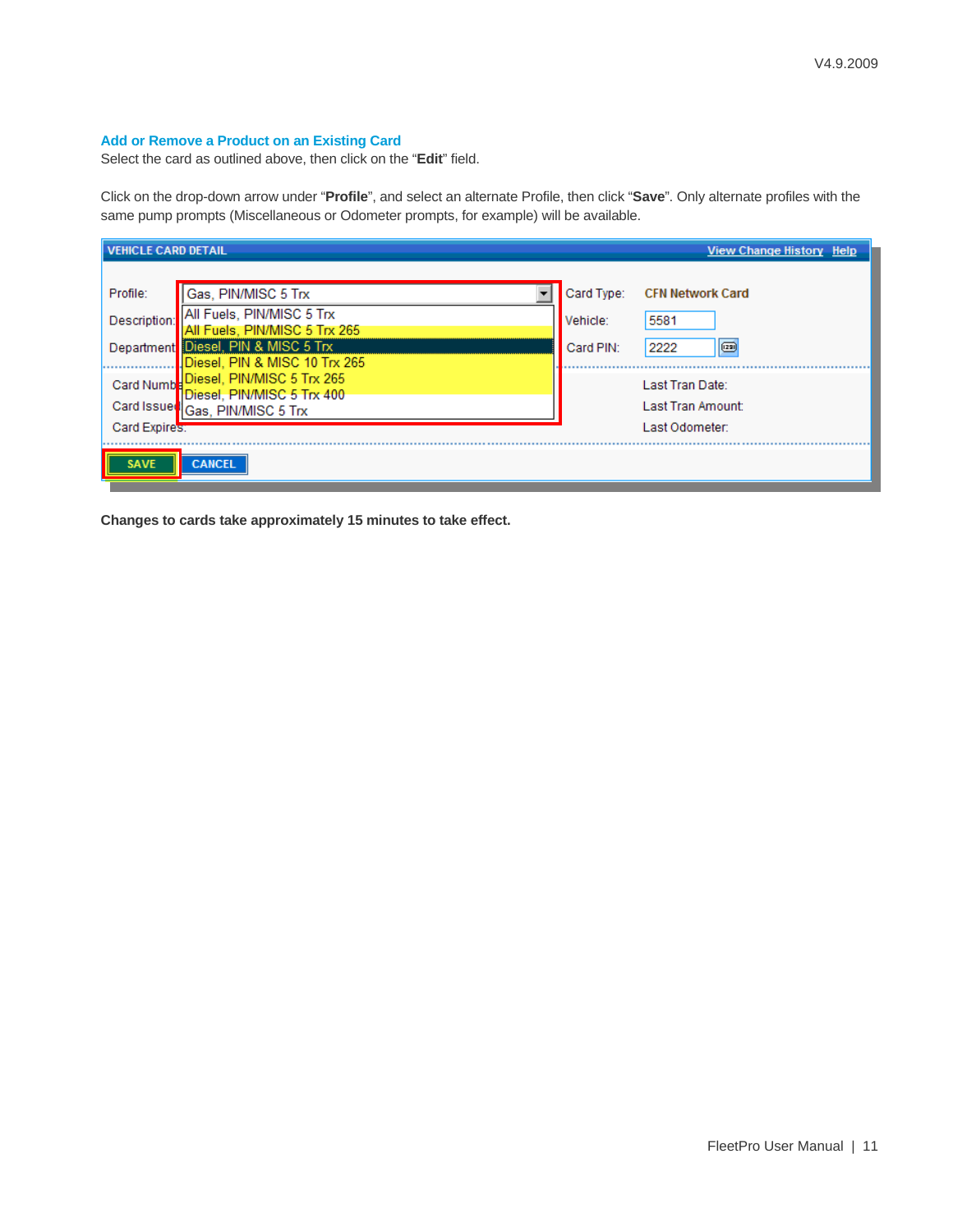<span id="page-11-0"></span>

| <b>My Tools</b><br><b>My Tools</b><br><b>View Transactions</b><br><b>View Transactions</b>                                                                                                                     |                         |                             |                           |            |            |                         |  |                         |               |   |
|----------------------------------------------------------------------------------------------------------------------------------------------------------------------------------------------------------------|-------------------------|-----------------------------|---------------------------|------------|------------|-------------------------|--|-------------------------|---------------|---|
| <b>Optional Reports</b><br>This section allows you to view transaction reports on your account by various date ranges.<br>Report Builder<br>yy.<br>Transaction data can also be exported into Microsoft Excel. |                         |                             |                           |            |            |                         |  |                         |               |   |
| <b>TRANSACTION SEARCH</b>                                                                                                                                                                                      |                         |                             |                           |            |            |                         |  |                         |               |   |
| Last Month's<br>Show:                                                                                                                                                                                          | All Transactions        | ▾                           | From:                     | 09-01-2008 | <b>Fa</b>  | To:                     |  | 09-30-2008<br><b>Fa</b> | <b>SEARCH</b> |   |
| <b>TRANSACTION LIST</b><br><b>Export to Excel</b>                                                                                                                                                              |                         |                             |                           |            |            |                         |  |                         |               |   |
| <b>TRAN DATE</b><br><b>TYPE</b>                                                                                                                                                                                | <b>CARD DESCRIPTION</b> |                             | <b>ID DESCRIPTION</b>     |            |            | <b>SITE DESCRIPTION</b> |  |                         | QTY           |   |
| $\bullet$ 09-03-2008 11:56<br>Sale                                                                                                                                                                             | Beta test 09/05/08      |                             |                           |            |            | VANCOUVER - BC          |  |                         | 19,000        |   |
| 09-03-2008 11:58<br>Sale                                                                                                                                                                                       | Beta test 09/05/08      |                             |                           |            |            | VANCOUVER - BC          |  |                         | $\mathbf{0}$  |   |
| 09-03-2008 11:59<br>Sale                                                                                                                                                                                       | Beta test 09/05/08      |                             |                           |            |            | VANCOUVER - BC          |  |                         | o             |   |
| 09-03-2008 12:00<br>Sale                                                                                                                                                                                       | Beta test 09/05/08      |                             |                           |            |            | VANCOUVER - BC          |  |                         | 24.000        |   |
| 09-03-2008 12:01<br>Sale                                                                                                                                                                                       | Beta test 09/05/08      |                             |                           |            |            | VANCOUVER - BC          |  |                         | 13,000        |   |
| 09-03-2008 12:02<br>Sale                                                                                                                                                                                       | Beta test 09/05/08      |                             |                           |            |            | VANCOUVER - BC          |  |                         | 20,000        |   |
| 09-03-2008 12:03<br>Sale                                                                                                                                                                                       | Beta test 09/05/08      |                             |                           |            |            | VANCOUVER - BC          |  |                         | 0             |   |
| 09-03-2008 12:05<br>Sale                                                                                                                                                                                       | Beta test 09/05/08      |                             |                           |            |            | VANCOUVER - BC          |  |                         | $\mathbf{0}$  |   |
| 09-03-2008 12:06<br>Sale                                                                                                                                                                                       | Beta test 09/05/08      |                             |                           |            |            | VANCOUVER - BC          |  |                         | 583.000       | ▼ |
| <b>TRANSACTION DETAIL</b>                                                                                                                                                                                      |                         |                             |                           |            |            |                         |  |                         | Help          |   |
| Tran Numb:<br>4272                                                                                                                                                                                             |                         | Auth Numb: 640691           |                           |            |            | Odom:                   |  | 0                       |               |   |
| Tran Type:<br>Sale                                                                                                                                                                                             |                         | Tran Date: 09-03-2008 11:56 |                           |            |            | Job Numb:               |  | 430                     |               |   |
| Entry Method: Pump                                                                                                                                                                                             |                         | Post Date:                  | 09-03-2008<br>11:56       |            | <b>CST</b> |                         |  |                         |               |   |
| Card Numb: 6093589                                                                                                                                                                                             |                         | ID Numb:                    |                           |            |            | Site Numb:              |  |                         |               |   |
| Card Desc: Beta test 09/05/08                                                                                                                                                                                  | ID Desc:                |                             | Site Desc: VANCOUVER - BC |            |            |                         |  |                         |               |   |
| Prod Code: 21                                                                                                                                                                                                  |                         | Quantity:                   | 19.000 $L$                |            |            |                         |  |                         |               |   |
| Prod Desc: L-SUL DYED DSL#2                                                                                                                                                                                    | Unit Price:             |                             | CAN                       |            |            |                         |  |                         |               |   |
| <b>Prod Group: Fuel Products</b>                                                                                                                                                                               | Total<br>Price:         |                             | CAN                       |            |            |                         |  |                         |               |   |
|                                                                                                                                                                                                                |                         |                             |                           |            |            |                         |  |                         |               |   |

#### **Optional Reports**

- Product Purchase Summary: This will give you a summary of fuel purchased between specified date ranges.
- Tax Report: As FleetPro contains no dollar value information, this report is not applicable for Chevron customers.
- List of Active Profiles: Functions as the title suggests.
- List of Active Cards: Functions as the title suggests.

#### **Report Builder**

This option allows the creation of customized reports that can include or omit specific details. Reports can be saved for future use.

| Select:    | <b>All Transactions</b><br>Yesterday's<br>$\overline{\phantom{a}}$ | From:<br>$\blacktriangledown$   | 09-30-2008<br><b>Tar</b><br>To: | E<br>09-30-2008              |
|------------|--------------------------------------------------------------------|---------------------------------|---------------------------------|------------------------------|
| Products:  | All Products                                                       | ALL<br>$\overline{\phantom{a}}$ | ALL                             |                              |
| Card Dept: | ALL                                                                |                                 |                                 |                              |
| Report:    | Transactions only                                                  | Subtotal by:<br>Card            |                                 |                              |
|            | <b>Tran Details</b>                                                | Card Details                    | <b>PIN Details</b>              | Site Details                 |
| Include:   | C Basic (Qty, Amt)                                                 | <b>6</b> Basic (Card#, Desc)    | C Basic (PIN#, Desc)            | <b>C</b> Basic (Site#, Desc) |
|            | C Extended(Odometer)                                               | C Extended (Expiration)         | C Extended (Status)             | C Extended (Address)         |